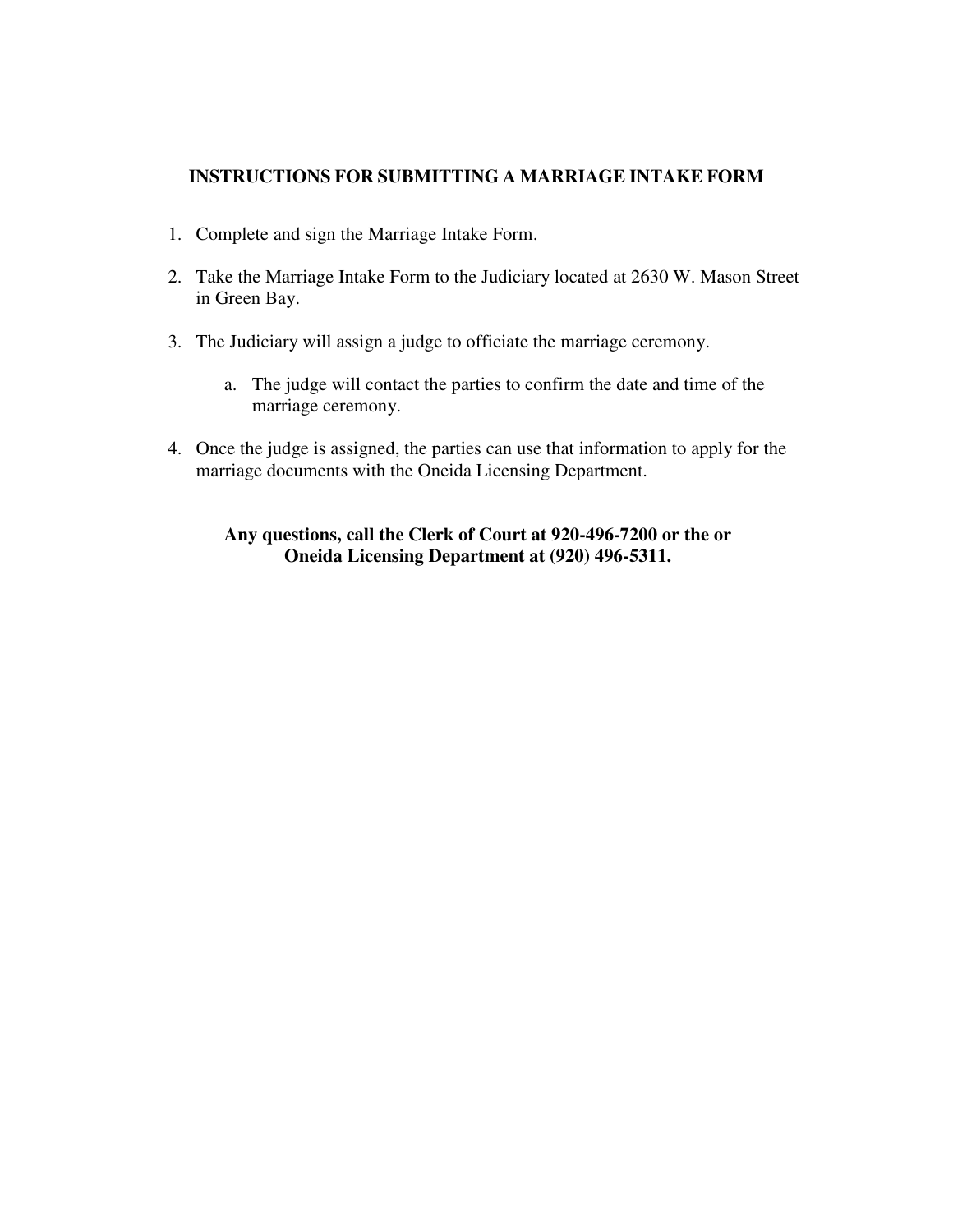## **MARRIAGE INTAKE FORM**

|    | We, the undersigned parties are requesting that a marriage be scheduled before a Judge of                                                                                                                                  |
|----|----------------------------------------------------------------------------------------------------------------------------------------------------------------------------------------------------------------------------|
|    | the Oneida Judiciary.                                                                                                                                                                                                      |
|    | 1. The name, date of birth, address, and telephone number of Applicant #1 is:                                                                                                                                              |
|    |                                                                                                                                                                                                                            |
|    |                                                                                                                                                                                                                            |
|    |                                                                                                                                                                                                                            |
|    |                                                                                                                                                                                                                            |
|    | 2. Applicant #1 is:<br>$\Box$ Non-Indian.                                                                                                                                                                                  |
|    | 3. Does Applicant #1 reside on the Oneida Reservation (check one)? $\Box$ Yes $\Box$ No                                                                                                                                    |
| 4. | The name, date of birth, address, and telephone number of Applicant #2 is:                                                                                                                                                 |
|    |                                                                                                                                                                                                                            |
|    |                                                                                                                                                                                                                            |
|    |                                                                                                                                                                                                                            |
|    |                                                                                                                                                                                                                            |
| 5. | Applicant #2 is:<br>A member of another Tribal Nation ( <u>________________________________</u> ).<br>$\Box$ Non-Indian.                                                                                                   |
|    | 6. Does Applicant #2 reside on the Oneida Reservation (check one)? $\Box$ Yes $\Box$ No                                                                                                                                    |
|    | 7. We plan on obtaining a marriage license from:<br>The Oneida Nation.<br>A license has already been obtained from the Oneida Nation on<br>$\text{(date)} \underline{\hspace{2cm}}$                                        |
|    | 8. We request that a marriage be scheduled at the following location:<br>The Oneida Courthouse during business hours $(8:00 a.m. - 4:30 p.m.).$<br>Outside the Oneida Courthouse and/or at other times including weekends. |